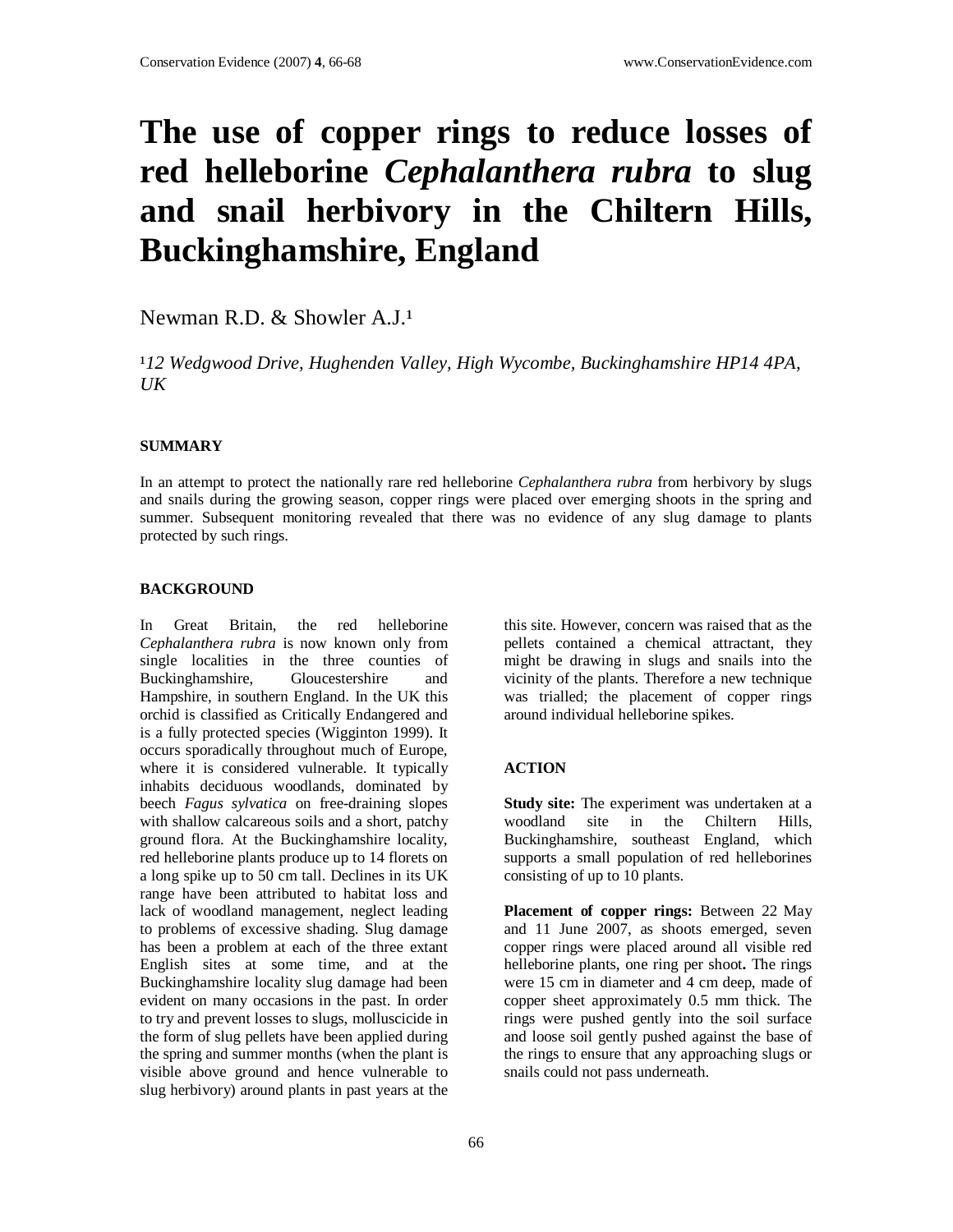**Caging:** Each plant was further protected from possible browsing e.g. by small mammals, with a new, fine-meshed galvanised wire, open-topped cage, replacing those used previously of more crudely constructed (Figs. 1 and 2).



**Figure 1.** Red helleborine in bud surrounded by old mesh cage, 9 July 2007 (Photo: Roger Newman)



**Figure 2.** Red helleborine in bud surrounded by new mesh cage with copper ring in position, 9 July 2007 (Photo: Roger Newman)

**Monitoring:** Subsequent to the placement of the copper rings, the locality was visited every 3-4 days thoughout the late spring and summer. All red helleborine plants that emerged were visually inspected for any signs of snail or slug damage (eaten foliage/flowers) or indications of their presence (characteristic 'slime trails' and droppings).

**Weather:** The relatively mild and sunny winter of 2006/7 was followed by the warmest, driest and sunniest April since 1914, with temperatures 5º C above normal. From May onwards, southeast England had the wettest and dullest early summer recorded, with exceptionally high rainfall very much above the average through to August. In consequence conditions for slugs and snails were very favourable with far more individuals evident than in recent years.

### **CONSEQUENCES**

Eight red helleborine plants emerged in 2007 (five non-flowering plants growing to a height of 10 cm; and three that went onto flower reaching up to 50 cm tall with 10-14 florets each), all of which were protected with a copper ring and a mesh cage.

Despite the very wet late spring and summer, and much evidence of slug presence in the vicinity, there was no evidence of any damage to any of the red helleborine plants, throughout the initial growth of the plants and the flowering period (Fig. 3), through to the withering of stems after flowering.

The copper rings were removed in the autumn after plants had naturally died back, to limit the potential for changing the soil chemistry from any interaction with copper.

**Conclusions:** The use of copper rings in the red helleborine growing season of 2007 was considered an effective barrier to slug predation. In future years, given the results of this trial, copper rings will again be used but with the introduction of a control (unringed) plant if there are sufficient shoots, to allow for a comparison between those protected by copper rings and one left unprotected.